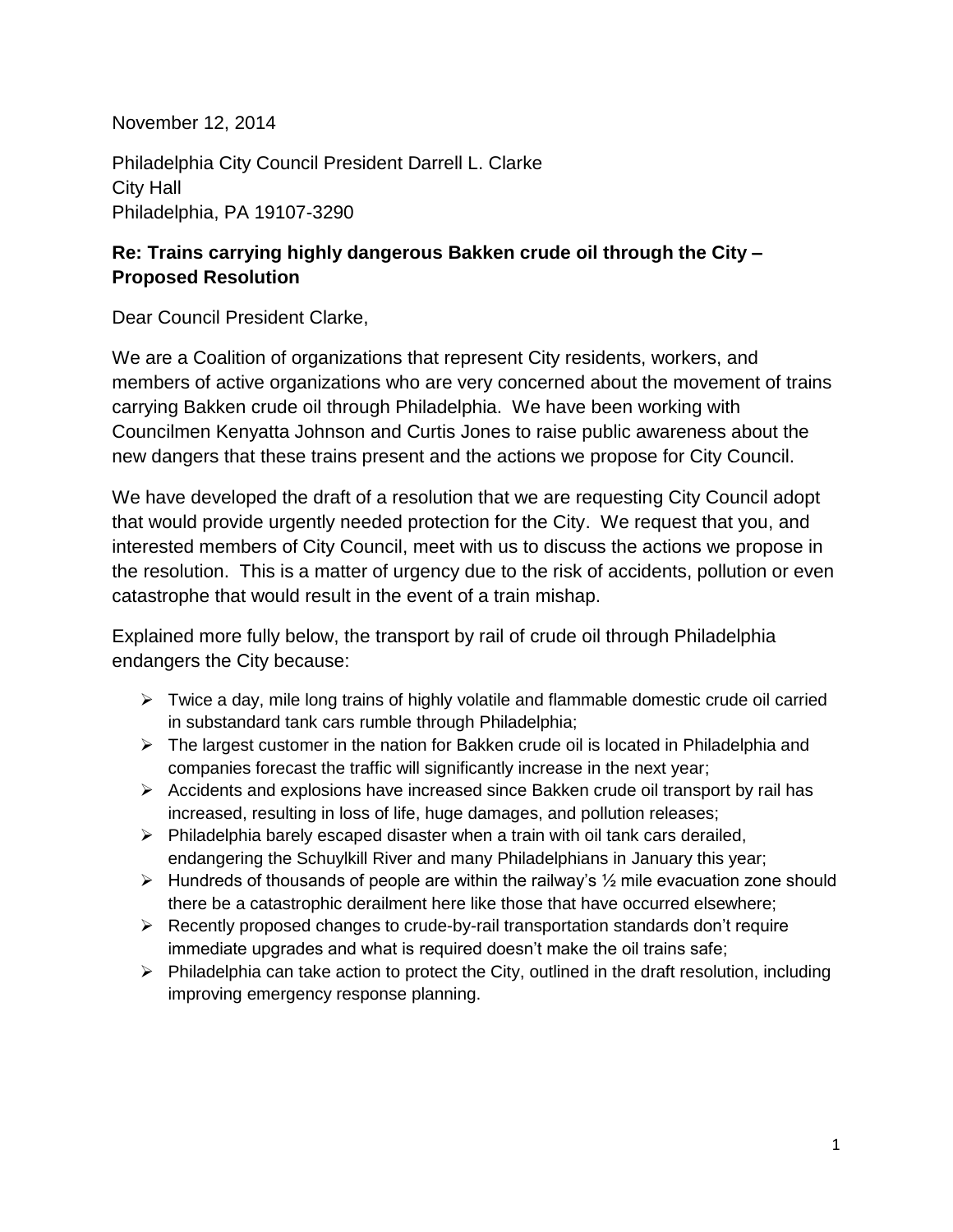Our concerns, in more depth, include:

- Two unit trains of approximately 120 tank cars carry Bakken Shale crude oil into Philadelphia every day<sup>1</sup> totaling up to 3.6 million gallons of oil on each train. Philadelphia is at risk every day due to the danger of pollution, accidents and explosion from oil trains.
- The National Transportation Safety Board (NTSB) found "…that DOT-111 tank cars are inadequately designed to prevent punctures or breaches and that the catastrophic release of hazardous materials can be expected when derailments involve DOT-111 cars".<sup>2</sup> PHMSA, FRA, and the Association of American Railroads (AAR) agree with NTSB that the current DOT111 cars are inappropriate for Bakken crude and that tank car design must be improved and new standards included in regulation.<sup>3</sup>
- The Pipeline Hazardous Materials Safety Administration (PHMSA) and the Federal Railroad Administration (FRA) analyzed the Bakken crude oil, finding that the volatility level is high with "…a high gas content, low flash point, a low boiling point and high vapor pressure" $4\,$  so "...there is an increased risk of a significant incident involving this material due to significant volume that is transported, the routes and the extremely long distances it is moving by rail".<sup>5</sup> It is more likely to ignite and catch fire in an accident and the tank cars are prone to puncture and explode if derailed.
- As crude-by-rail traffic has increased, so have accidents, posing significant risks to life, property and the environment.<sup>6</sup> One hundred and nineteen incidents involving crude-by-rail mishaps occurred in 2013.<sup>7</sup> The most devastating was in Lac Megantic, Quebec where 47 people died and much of the town was blown up.<sup>8</sup> In Philadelphia, the immediate blast zone includes South and Northwest Philadelphia, Children's Hospital, Rittenhouse, the Art Museum District, University City, Logan Square, JFK Plaza, the Schuylkill River and many neighborhoods and city parks $^9$ .

 $\overline{\phantom{a}}$ 

<sup>&</sup>lt;sup>1</sup> http://www.csxcrudebyrail.com/index.cfm/resources/news/philadelphia-energy-solutions-and-csx-partner-forrefinery-direct-solution/

<sup>2</sup> US Government Accountability Office, *OIL AND GAS TRANSPORTATION, Department of Transportation Is Taking Actions to Address Rail Safety, but Additional Actions Are Needed to Improve Pipeline Safety*, GAO-14-667, August 2014, Figure 8, p. 42[. http://www.gao.gov/products/GAO-14-667,](http://www.gao.gov/products/GAO-14-667) p. 40

 $3$  Ibid, p. 42-43.

<sup>&</sup>lt;sup>4</sup> PHMSA and FRA, "Operation Safe Delivery", 7.23.14, p. 16 <http://1.usa.gov/1uiDFPT>  $<sup>5</sup>$  Ibid.</sup>

<sup>6</sup> <http://www.noticeandcomment.com/PHMSA-2012-0082-fdt-17619.aspx>

<sup>7</sup> US Government Accountability Office, *OIL AND GAS TRANSPORTATION, Department of Transportation Is Taking Actions to Address Rail Safety, but Additional Actions Are Needed to Improve Pipeline Safety, GAO-14-667*, August 2014, p. 34.<http://www.gao.gov/products/GAO-14-667>

<sup>8</sup> http://tsb.gc.ca/eng/rapports-reports/rail/2013/R13D0054/R13D0054.asp

<sup>&</sup>lt;sup>9</sup>http://explosive-crude-by-rail.org/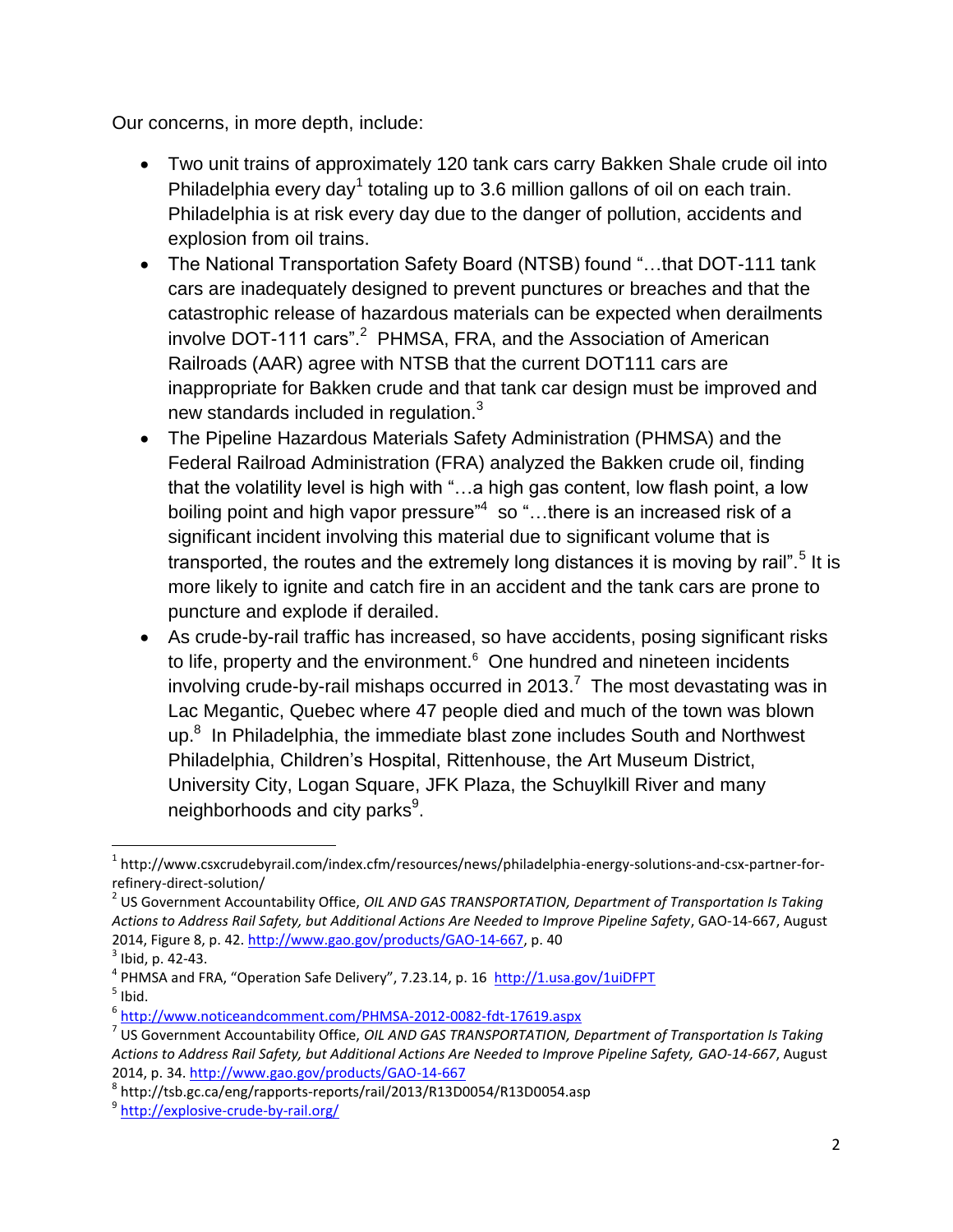- These trains travel over 1500 miles from North Dakota, halfway across the nation, ending in the densely populated city of Philadelphia (population of 1.5 million) where hundreds of thousands of residents and workers are within the  $\frac{1}{2}$ mile evacuation zone. City Hall and millions of people are threatened by air and water pollution and other fallout should an oil train catastrophe occur.
- Philadelphia had a near disaster when a train derailed on January 20, 2014. Seven cars from a 101-car CSX freight train derailed on the Schuylkill Arsenal Railroad Bridge over the Schuylkill River, just above its confluence with the main stem Delaware River. Six of the cars were carrying crude oil. One of the oil tank cars dangled from the bridge for days before crews were able to right them. The rivers are the water supply source for the Greater Philadelphia region, serving 1.5 million residents.
- Philadelphia Energy Solutions (PES) in Philadelphia is the largest oil refining complex on the Eastern Seaboard, the largest crude-by-rail facility in the U.S., and the largest customer for crude oil produced from North Dakota's Bakken Shale, processing between 330,000 and 350,000 barrels of oil per day (bpd) $^{10}$ . PES, Monroe Refinery in Delaware County, PBF Refinery in Paulsboro, New Jersey, and the refinery at Delaware City, Delaware are together refining 862,000 bpd.<sup>11</sup> PES is reportedly increasing its oil refinery production this year, which is expected to increase crude-by-rail traffic in Philadelphia.
- According to PHMSA, more than 1.15 million gallons of crude oil was spilled from rail cars in over 35 tank car accidents in 2013, which is more oil than was spilled in the prior 37 years combined. When oil enters a stream or river, it can significantly harm water quality, contaminate drinking water, have human health effects, impose economic burdens and can negatively impact species and their habitat. Philadelphia's entire water supply is surface water vulnerable to this type of pollution.
- The volume of crude oil carried by rail increased nationally by 423% between 2011 and 2012 and continued to increase in 2013, surpassing 400,000 train carloads.<sup>12</sup>
- According to a letter from U.S. Senators, the increased production of Bakken crude oil has led to rushed expansion of rail transport.<sup>13</sup> Bakken Shale oil

 $\overline{\phantom{a}}$ 

 $10$ <sup>10</sup>Greater Philadelphia Chamber of Commerce News-files [http://news.gpcc.com/2014/03/a-conversation-with](http://news.gpcc.com/2014/03/a-conversation-with-phil-rinaldi-of-philadelphia-energy-solutions/)[phil-rinaldi-of-philadelphia-energy-solutions/](http://news.gpcc.com/2014/03/a-conversation-with-phil-rinaldi-of-philadelphia-energy-solutions/)

<sup>&</sup>lt;sup>11</sup> <http://www.blankrome.com/index.cfm?contentID=37&itemID=3214>

<sup>&</sup>lt;sup>12</sup> Notice of Proposed Rulemaking, Hazardous Materials: Enhanced Tank Car Standards and Operational Controls for High-Hazard Flammable Trains, USDOT, PHMSA, Docket No. PHMSA-2012-0082 (HN-251), July 2014, p. 5.

<sup>&</sup>lt;sup>13</sup> Letter from 16 U.S. Senators to U.S. Senate Committee on Appropriations Subcommittee on Transportation, Housing, and Urban Development, and Related Agencies dated 4.4.2014.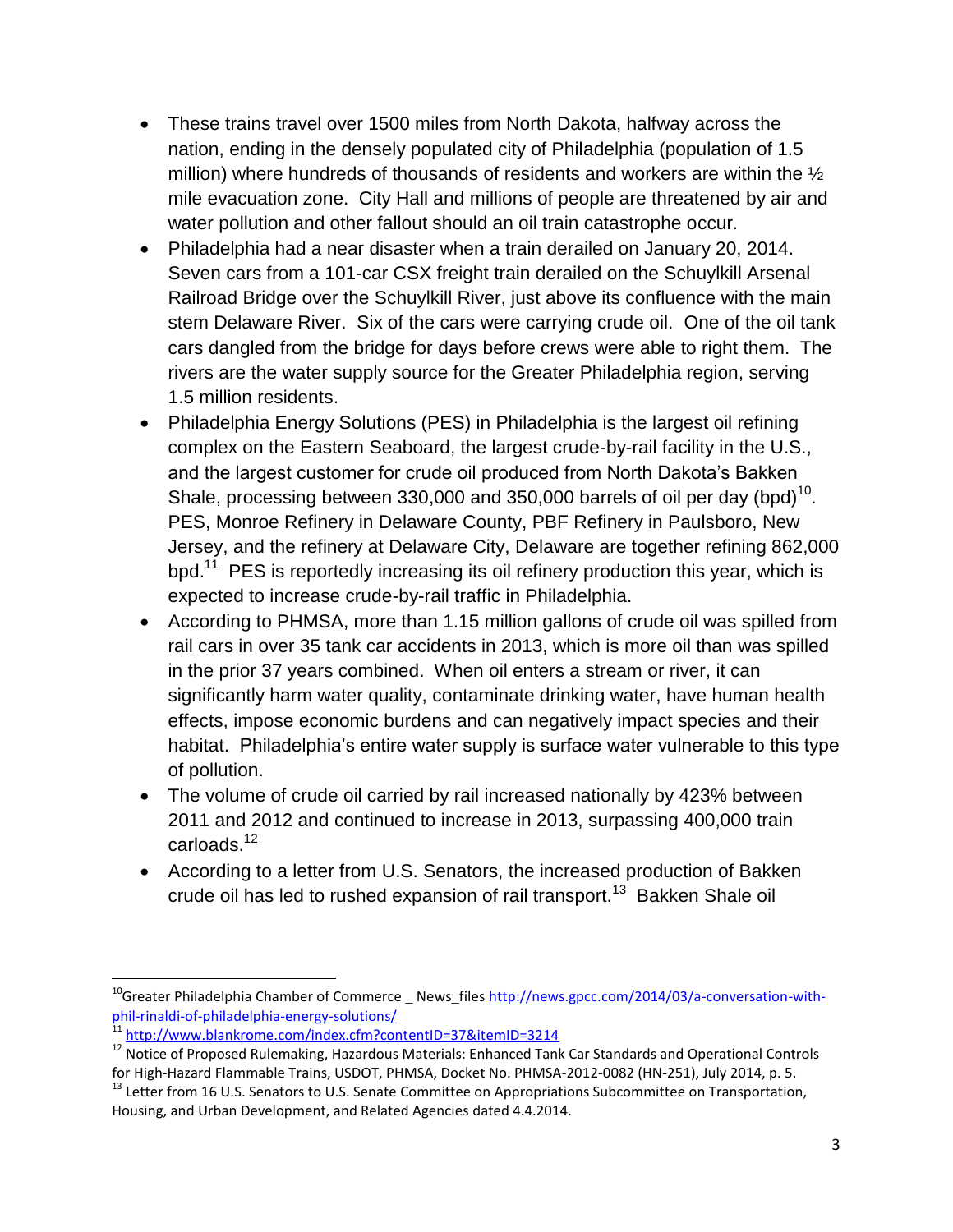production is expected to continue to increase from 1 million barrels of oil per day (MMb/d) to approx.1.4 MMb/d by 2016. **14**

- There have yet to be any changes made that would make a derailment less likely to occur again in Philadelphia and there is nothing to prevent a catastrophic accident similar to those that are occurring along the routes these dangerous trains travel. Recently proposed changes to federal regulations allow substandard tank cars to continue to be used for a period of time<sup>15</sup> and don't provide the safety measures needed to protect communities through which these oil trains travel.
- Philadelphia City Council can take action that will help protect Philadelphians. Although much of the regulation of these oil trains is at the federal level, there are specific actions that City Council can take now to improve safety and help prevent a full blown disaster. The City needs to improve emergency response planning.

The organizations listed below respectfully request that City Council consider the attached Resolution that outlines the actions City Council needs to take to help provide a safe environment for the City, its residents, workers, and environment. We ask that Council approve this Resolution as soon as possible with a goal of working towards reducing the potential for pollution, accidents and disaster from the transportation of crude-by-rail and to improve emergency preparedness in Philadelphia.

Representatives from our organizations are happy to meet with you at any time. We respectfully request action as soon as possible since we consider the dangers imposed by the transport of crude by rail in Philadelphia to be urgent. We look forward to providing testimony and support at any hearings you schedule.

Thank you.

Sincerely,

Berks Gas Truth, Karen Feridun, Founder Clean Air Council, Joseph Otis Minott, Esq., Executive Director Clean Water Action, Mary Donahue, Program Organizer Delaware Riverkeeper Network, Tracy Carluccio, Deputy Director Pennsylvania Federation BMWED – Teamsters, Jed Dodd, General Chairman

 $\overline{\phantom{a}}$ <sup>14</sup> <http://northdakotapipelines.com/us-williston-basin-oil-production/> and <http://northdakotapipelines.com/presentations/> August 7, page 2.

<sup>&</sup>lt;sup>15</sup> Notice of Proposed Rulemaking, Hazardous Materials: Enhanced Tank Car Standards and Operational Controls for High-Hazard Flammable Trains, USDOT, PHMSA, Docket No. PHMSA-2012-0082 (HN-251), July 2014 and US Government Accountability Office, *OIL AND GAS TRANSPORTATION, Department of Transportation Is Taking Actions to Address Rail Safety, but Additional Actions Are Needed to Improve Pipeline Safety*, GAO-14-667, August 2014.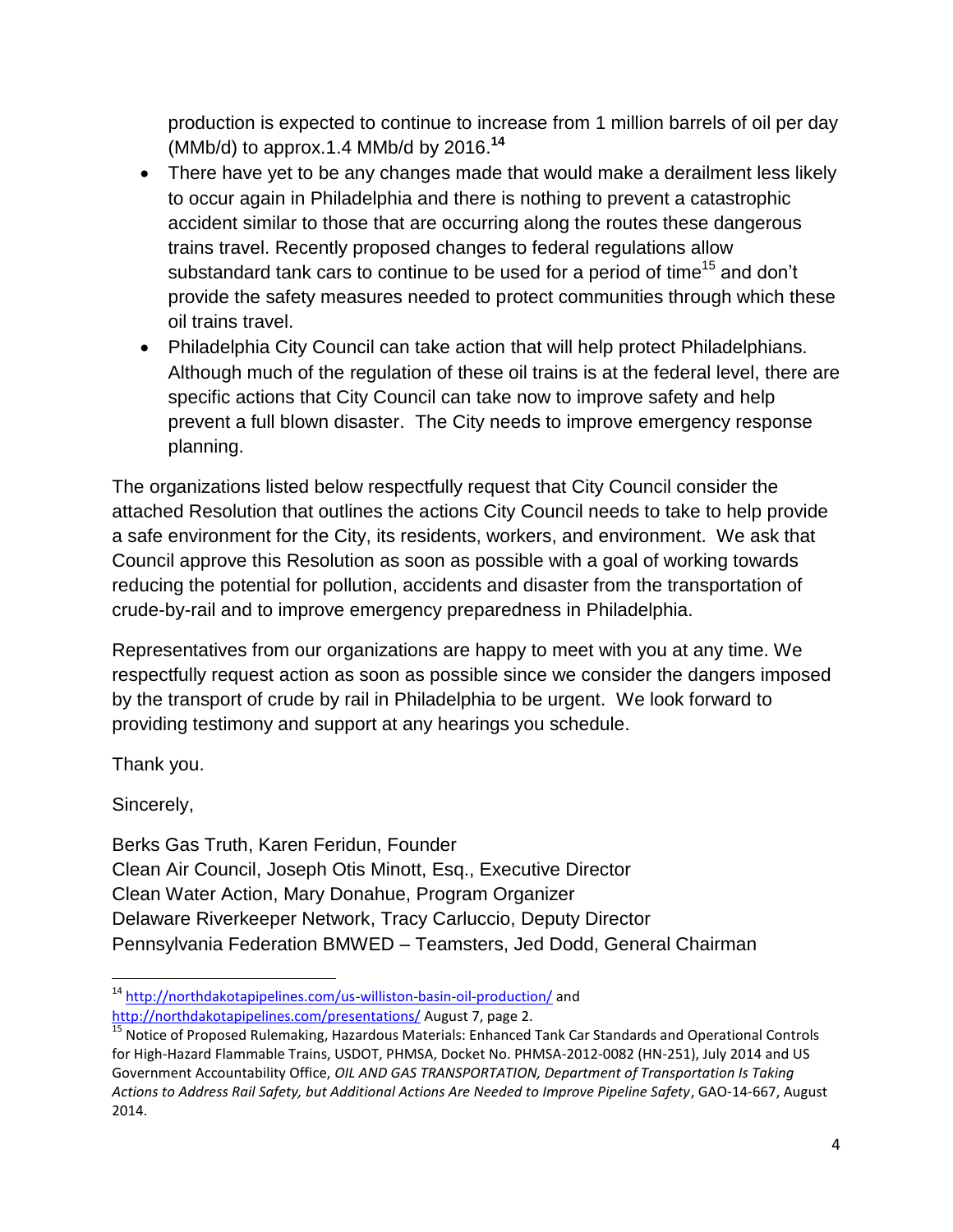Philadelphia Interfaith Power and Light, Mordechai Liebling Protecting Our Waters, Iris Marie Bloom, Executive Director Rising Tide Philly, Cynthia Bertrand Holub Sierra Club Beyond Natural Gas, Robert Gardner, Campaign Representative 350.Org Philadelphia

Cc: Philadelphia City Council Members

## **Attachment: Proposed Resolution**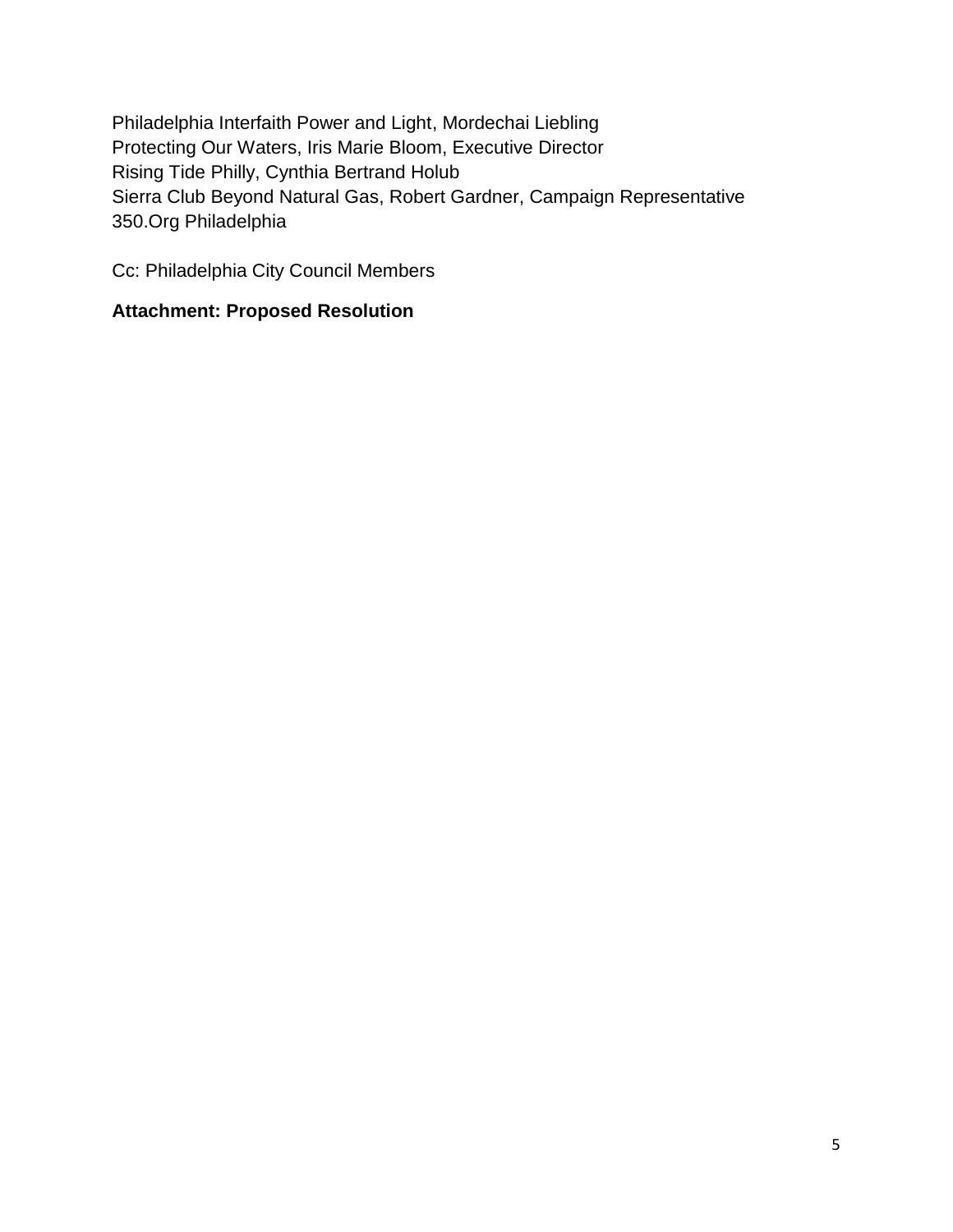## **Philadelphia City Council Resolution Proposed**

**A RESOLUTION** related to crude oil transport by rail through Philadelphia and the Commonwealth of Pennsylvania; urging increased safety in tank car design and an immediate ban of USDOT 111 tank cars by the Federal Government; impact assessment of risks by state; railroad company restriction of crude oil transport through Philadelphia; and update of City emergency management and incident response plans to address the potential safety, environmental, and economic impacts of fossil fuel transport by rail, including disclosure of tank car schedules.

**WHEREAS,** the volume of crude oil carried by rail increased 423% between 2011 and 2012 and volumes continued to increase in 2013, as the number of rail carloads of crude oil surpassed 400,000. As crude-by-rail traffic has increased, so have accidents, posing significant risks to life, property and the environment.<sup>16</sup> The most devastating was in Quebec where 47 people died.<sup>17</sup> Even Philadelphia had a near disaster when a train derailed on January 20, 2014; and

**WHEREAS,** two unit trains of approximately 120 tank cars each carry domestic crude oil into Philadelphia every day from North Dakota's Bakken Shale<sup>18</sup> which is potentially more volatile, corrosive and flammable than other types of crude oil<sup>19</sup>. The DOT111 tank cars that are used are not designed to carry this dangerous hazardous liquid and proposed changes to federal regulations allow these substandard cars to continue to be used for a period of time<sup>20</sup> and don't provide the safety measures needed; and

**WHEREAS,** Philadelphia Energy Solutions (PES) in Philadelphia is the largest oil refining complex on the Eastern Seaboard, the largest crude by rail facility in the U.S., and the largest customer for crude oil produced from North Dakota's Bakken Shale, processing between 330,000 and 350,000 barrels of oil per day (bpd) $^{21}$ . PES, Monroe Refinery in Delaware County, PBF Refinery in Paulsboro, New Jersey, and the refinery at Delaware City, Delaware are together refining 862,000bpd. $^{22}$  The Philadelphia area is redeveloping as a hub for fossil fuel transport and refining, greatly expanding pipeline,

<sup>19</sup> <http://1.usa.gov/1uiDFPT>

 $\overline{a}$ 

<sup>16</sup> <http://www.noticeandcomment.com/PHMSA-2012-0082-fdt-17619.aspx>

<sup>17</sup> http://tsb.gc.ca/eng/rapports-reports/rail/2013/R13D0054/R13D0054.asp

<sup>18</sup> http://www.csxcrudebyrail.com/index.cfm/resources/news/philadelphia-energy-solutions-and-csx-partner-forrefinery-direct-solution/

<sup>&</sup>lt;sup>20</sup> Notice of Proposed Rulemaking, Hazardous Materials: Enhanced Tank Car Standards and Operational Controls for High-Hazard Flammable Trains, USDOT, PHMSA, Docket No. PHMSA-2012-0082 (HN-251), July 2014 and US Government Accountability Office, *OIL AND GAS TRANSPORTATION, Department of Transportation Is Taking Actions to Address Rail Safety, but Additional Actions Are Needed to Improve Pipeline Safety*, GAO-14-667, August 2014.

<sup>&</sup>lt;sup>21</sup>Greater Philadelphia Chamber of Commerce \_ News\_files [http://news.gpcc.com/2014/03/a-conversation-with](http://news.gpcc.com/2014/03/a-conversation-with-phil-rinaldi-of-philadelphia-energy-solutions/)[phil-rinaldi-of-philadelphia-energy-solutions/](http://news.gpcc.com/2014/03/a-conversation-with-phil-rinaldi-of-philadelphia-energy-solutions/)

<sup>&</sup>lt;sup>22</sup> <http://www.blankrome.com/index.cfm?contentID=37&itemID=3214>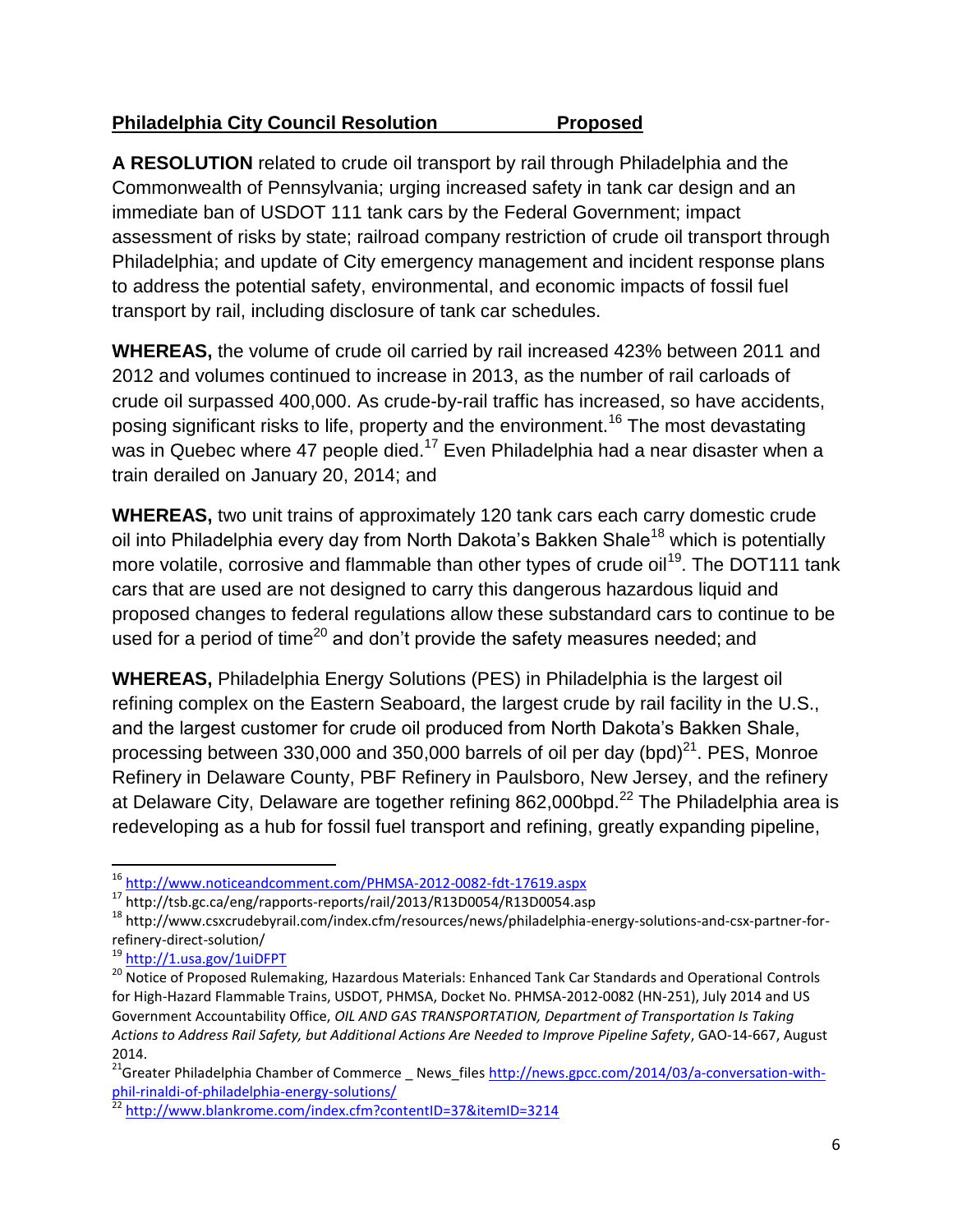storage and transportation infrastructure, exposing Philadelphia communities to increasing traffic and the threats this brings; and

**WHEREAS,** these trains endanger densely populated communities and business centers in Philadelphia including but not limited to South Philadelphia, Rittenhouse, the Art Museum District, University City, Northwest Philadelphia, and the Schuylkill and Delaware Rivers, threatening the health and safety of the thousands of residents that live and work within the blast zone and are exposed to hazardous air emissions from oil train traffic and idling on a daily basis and endanger the City's water supplies.  $23$ 

**WHEREAS,** increased production of domestic crude oil has led to rushed expansion of rail transport of Bakken and other crude oil and is expected to increase according to a letter from U.S. Senators to the Senate's subcommittee on transportation.<sup>24</sup> Bakken Shale oil production is expected to continue to increase from 1 million barrels of oil per day (MMb/d) to approx.1.4 MMb/d by 2016<sup>25</sup>, and yet rail infrastructure, such as the 25<sup>th</sup> Street bridge, is not keeping pace with the increased traffic; and

**WHEREAS**, the Philadelphia Office of Emergency Management has not highlighted any information about hazardous crude oil emergencies on their website and one of the "mass transit evacuation routes" on the City's evacuation route map runs five blocks east of and parallel to the faulty 25<sup>th</sup> Street Bridge.<sup>26</sup> Residents deserve to have access to all relevant information that will allow them to avoid high risk areas and prepare for an emergency evacuation to ensure the safety of their families and community;

## **NOW THEREFORE BE IT RESOLVED THAT THE CITY COUNCIL OF PHILADELPHIA**:

**Section 1.**The City of Philadelphia strongly urges the U.S. Department of Transportation to increase federal tank car design and operation regulations for crude oil shipments and immediately ban DOT 111 tank cars and other older-model tank cars used to move flammable liquids that are not retrofitted to meet new federal requirements and the highest safety standards.

**Section 2.**The City of Philadelphia requests that the Governor of Pennsylvania, the Pennsylvania Department of Environmental Protection, and any other relevant state agencies refrain from permitting projects that would expand the capacity for fossil fuel transport (such as an increase in the number of trains carrying fossil fuels) through

<sup>25</sup> <http://northdakotapipelines.com/us-williston-basin-oil-production/> and <http://northdakotapipelines.com/presentations/> August 7, page 2.

 $\overline{a}$ <sup>23</sup> http://thinkprogress.org/climate/2014/07/09/3457911/map-oil-train-blast-zone/

<sup>&</sup>lt;sup>24</sup> Letter from 16 U.S. Senators to U.S. Senate Committee on Appropriations Subcommittee on Transportation, Housing, and Urban Development, and Related Agencies dated 4.4.2014.

<sup>&</sup>lt;sup>26</sup> http://oem.readyphiladelphia.org/evacuation#know